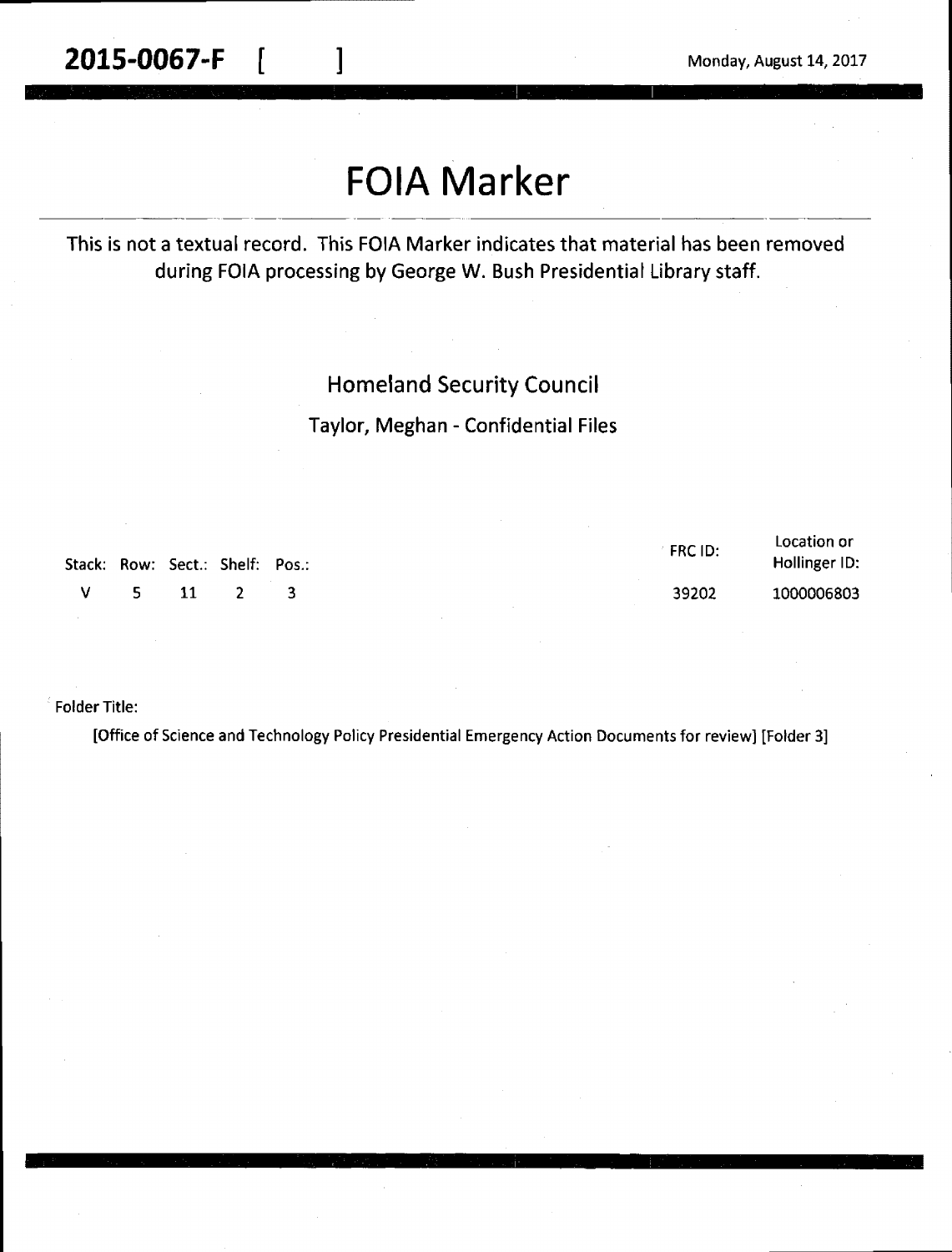# Withdrawn/Redacted Material The George W. Bush Library

| <b>DOCUMENT</b><br>NO. | <b>FORM</b> | <b>SUBJECT/TITLE</b>                                                           | <b>PAGES</b> | <b>DATE</b>    | <b>RESTRICTION(S)</b> |
|------------------------|-------------|--------------------------------------------------------------------------------|--------------|----------------|-----------------------|
| 001                    | Email       | RE: OSTP PEADS for Review - To: Meghan Taylor, et<br>al - From: Jeremy Marwell | 2            | 10/03/2008 P5; |                       |
| 002                    | Draft       | D-601, D-602, D-603 and D-604                                                  | 10           | N.D.           | P1/b1; P5;            |
| 003                    | Draft       | D-601, D-602, D-603 and D-604 Executive Summary                                | 6            | N.D.           | P1/b1; P5;            |
| 004                    | Draft       | D-601, D-602, D-603 and D-604 Comments                                         | 31           | N.D.           | P1/b1; P5;            |

#### **COLLECTION TITLE: Homeland Security Council SERIES: Taylor, Me2han** - **Confidential Files FOLDER TITLE:**  [Office of Science and Technology Policy Presidential Emergency Action Documents for review] [Folder 31 FRCID: 39202 RESTRICTION CODES Presidential Records Act - [44 U.S.C. 2204(a)] P1 National Security Classified Information [(a)(1) of the PRA] P2 Relating to the appointment to Federal office [(a)(2) of the PRAI P3 Release would violate a Federal statute  $[(a)(3)$  of the PRA] P4 Release would disclose trade secrets or confidential commercial or financial information  $[(a)(4)$  of the PRA $[$ PS Release would disclose confidential advice between the President and his advisors, or between such advisors [a)(S) of the PRA] P6 Release would constitute a clearly unwarranted invasion of personal privacy [(a)(6) of the **PRA)** · **PRM,** Personal record misfile defined in accordance with 44 U.S.C. 2201(3), Freedom of Information Act - [5 U.S.C. 552(b)I  $b(1)$  National security classified information  $[ (b)(1)$  of the FOIA] b(2) Release would disclose internal personnel rules and practices of an agency  $|(b)(2)$  of the FOIA]  $b(3)$  Release would violate a Federal statute  $[(b)(3)$  of the FOIA] b(4) Release would disclose trade secrets or confidential or financial information  $[(b)(4)$  of the FOIA] b(6) Release would constitute a clearly unwarranted invasion of personal privacy  $|(b)(6)$  of the FOIA] b(7) Release would disclose information compiled for law enforcement purposes [(b)(7) of the FOIAJ b(S) Release would disclose information concerning the regulation of financial institutions l(b)(8) of the FOIAI

#### Deed of Gift Restrictions

A. Closed by Executive Order 13526 governing access to national security information.

B. Closed by statute or by the agency which originated the document.

C. Closed in accordance with restrictions contained in donor's deed of gift.

b(9) Release would disclose geological or geophysical information concerning wells  $[(b)(9)$  of the FOIA]

Records Not Subject to FOIA

Court Sealed - The document is withheld under a court seal and is not subject to the Freedom of Information Act.

Page I of l *This document was prepared on Friday, September 08, 2017*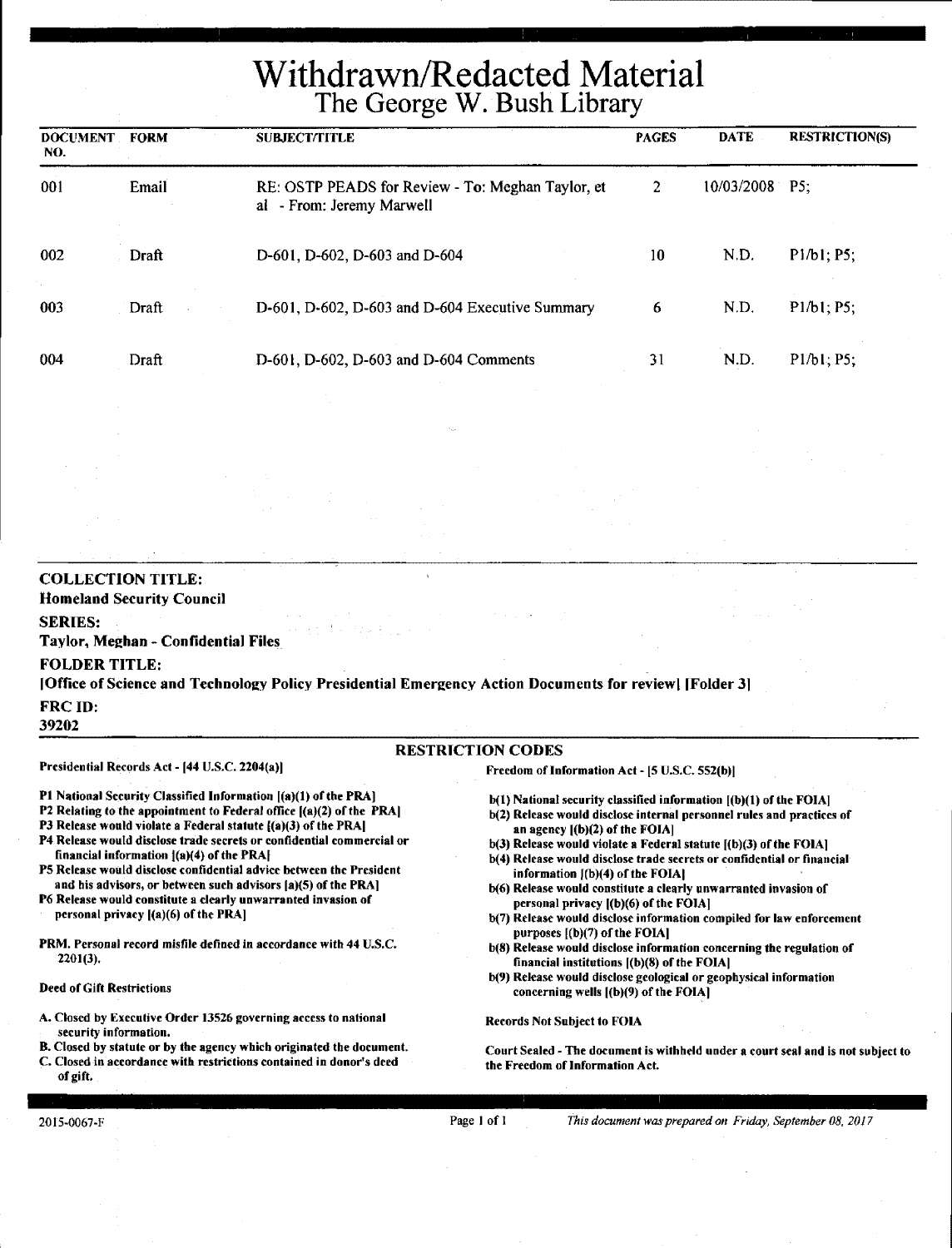| <b>FORM</b> | <b>SUBJECT/FITLE</b>                                                           | <b>PAGES</b> | DATE       | <b>RESTRICTION(S)</b> |
|-------------|--------------------------------------------------------------------------------|--------------|------------|-----------------------|
| Email       | RE: OSTP PEADS for Review - To: Meghan Taylor, et al - From: Jeremy<br>Marwell |              | 10/03/2008 | - P5:                 |

#### This marker identifies the original location of the withdrawn item listed above. For a complete list of items withdrawn from this folder, see the Withdrawal/Redaction Sheet at the front of the folder.

| <b>COLLECTION:</b><br><b>Homeland Security Council</b>                                                  |                      |
|---------------------------------------------------------------------------------------------------------|----------------------|
| <b>SERIES:</b>                                                                                          |                      |
| Taylor, Meghan - Confidential Files                                                                     |                      |
| <b>FOLDER TITLE:</b>                                                                                    |                      |
| [Office of Science and Technology Policy Presidential Emergency Action Documents for review] [Folder 3] |                      |
| FRC ID:                                                                                                 | FOIA ID and Segment: |
| 39202                                                                                                   | 2015-0067-F          |
| OA Num.:                                                                                                |                      |
| CF 0748                                                                                                 |                      |
| <b>NARA Num.:</b>                                                                                       |                      |
| 818                                                                                                     |                      |
|                                                                                                         |                      |

#### RESTRICTION CODES

Presidential Records Act - [44 U.S.C. 2204(a)]

Freedom of Information Act - [5 U.S.C. 552(b)I

Pl National Security Classified Information [(a)(I) of the PRAI

P2 Relating to the appointment to Federal office l(a)(2) of the PRAI

P3 Release would violate a Federal statute  $[(a)(3)$  of the PRA]

- P4 Release would disclose trade secrets or confidential commercial or financial information [(a)(4) of the PRA)
- P5 Release would disclose confidential advise between the President and his advisors, or between such advisors (a)(S) of the PRAI
- P6 Release would constitute a clearly unwarranted invasion of personal privacy ((a)(6) of the PRA]
- PRM. Personal record misfile defined in accordance with 44 U.S.C. 2201(3).

Deed of Gift Restrictions

- A, Closed by Executive Order 13526 governing access to national security information,
- B. Closed by statute or by the agency which originated the document.
- C. Closed in accordance with restrictions contained in donor's deed of gift.
- b(1) National security classified information  $[**(b)(1)**$  of the FOIA]
- b(2) Release would disclose internal personnel rules and practices of an agency ((b)(2) of the FOIAI
- $b(3)$  Release would violate a Federal statute  $(6)(3)$  of the FOIA]
- b(4) Release would disclose trade secrets or confidential or financial information  $({**b**})(4)$  of the FOIA
- b(6) Release would constitute a clearly unwarranted invasion of personal privacy [(b)(6) of the FOIA]
- b(7) Release would disclose information compiled for law enforcement , purposes f(b)(7) of the FOIAI
- b(8) Release would disclose information concerning the regulation of financial institutions **((b)(S)** of the FOIAJ
- b(9) Release would disclose geological or geophysical information concerning wells [(b)(9) of the FOIAI

 $\mathbf{r}$ ./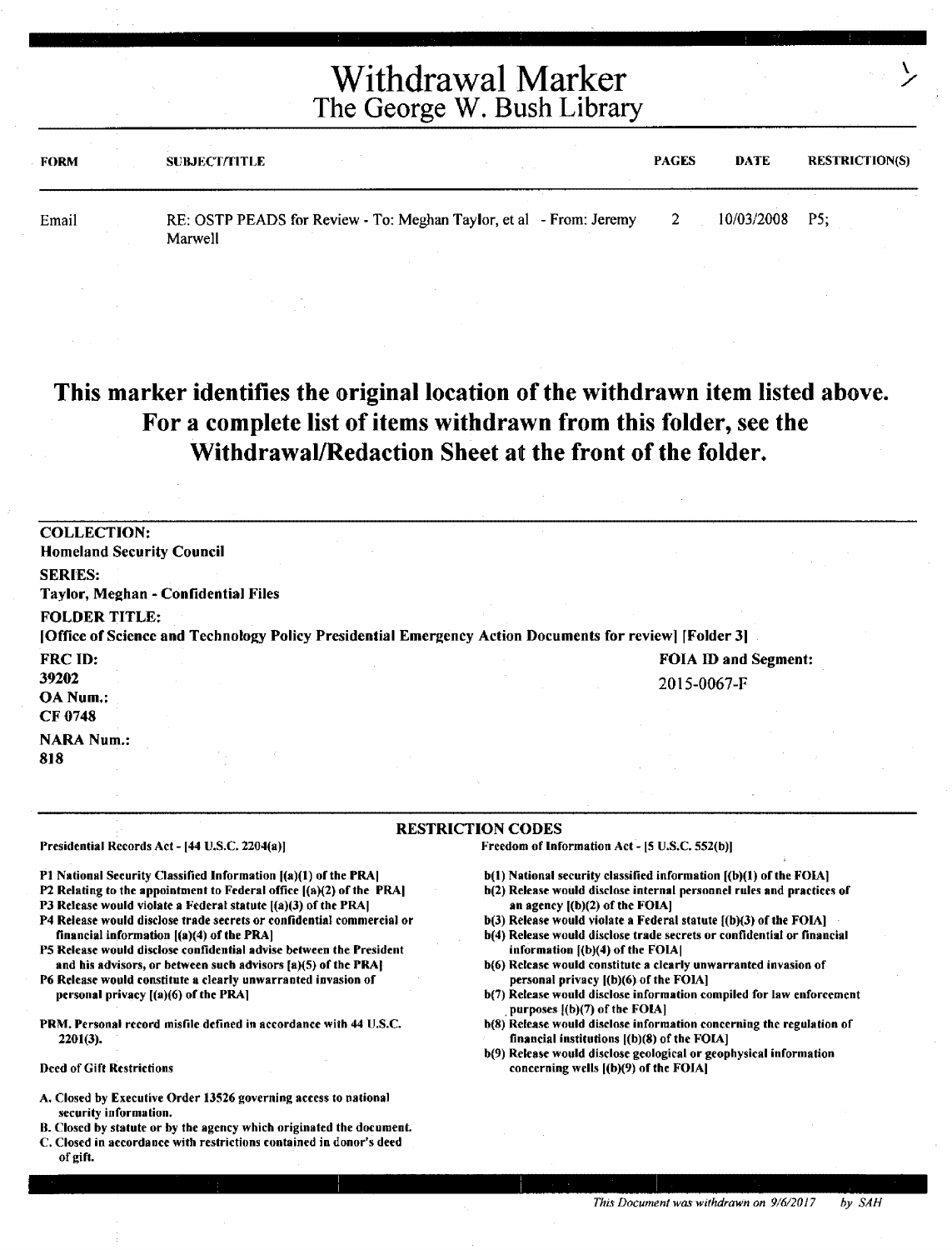| <b>FORM</b> | <b>SUBJECT/TITLE</b>          | <b>PAGES</b> | <b>DATE</b> | <b>RESTRICTION(S)</b> |
|-------------|-------------------------------|--------------|-------------|-----------------------|
| Draft       | D-601, D-602, D-603 and D-604 | 10           | N.D.        | P1/b1; P5;            |

#### This marker identifies the original location of the withdrawn item listed above. For a complete list of items withdrawn from this folder, see the Withdrawal/Redaction Sheet at the front of the folder.

| <b>COLLECTION:</b>                                                                                      |                      |
|---------------------------------------------------------------------------------------------------------|----------------------|
| <b>Homeland Security Council</b>                                                                        |                      |
| <b>SERIES:</b>                                                                                          |                      |
| Taylor, Meghan - Confidential Files                                                                     |                      |
| <b>FOLDER TITLE:</b>                                                                                    |                      |
| [Office of Science and Technology Policy Presidential Emergency Action Documents for review] [Folder 3] |                      |
| <b>FRC ID:</b>                                                                                          | FOIA ID and Segment: |
| 39202                                                                                                   | 2015-0067-F          |
| OA Num.:                                                                                                |                      |
| CF 0748                                                                                                 |                      |
| <b>NARA Num.:</b>                                                                                       |                      |
| 818                                                                                                     |                      |
|                                                                                                         |                      |

#### RESTRICTION CODES

Presidential Records Act - [44 U.S.C. 2204(a)]

Pt National Security Classified Information [(a)(l) of the PRAJ

- P2 Relating to the appointment to Federal office [(a)(2) of the PRAJ
- P3 Release would violate a Federal statute  $[(a)(3)$  of the PRA]
- P4 Release would disclose trade secrets or confidential commercial or financial information [(a)(4) of the PRA[
- PS Release would disclose confidential advise between the President and his advisors, or between such advisors [a)(5) of the PRA]

P6 Release would constitute a clearly unwarranted invasion of personal privacy ((a)(6) of the PRAJ

**PRM.** Personal record misfile defined in accordance with 44 U.S.C. 2201(3),

Deed of Gift Restrictions

- A. Closed by Executive Order 13526 governing access to national security information.
- B, Closed by statute or by the agency which originated the document.
- C. Closed in accordance with restrictions contained in donor's deed of gift.

 $b(1)$  National security classified information  $[(b)(1)$  of the FOIA]

Freedom of Information Act - [5 U.S.C. 552(b)]

- b(2) Release would disclose internal personnel rules and practices of an agency [(b)(2) of the FOIA]
- b(3) Release would violate a Federal statute  $I(b)(3)$  of the FOIAl b(4) Release would disclose trade secrets or confidential or financial
- information **[(b)(4)** of the FOIAJ b(6) Release would constitute a clearly unwarranted invasion of personal privacy [(b)(6) of the FOIA]
- b(7) Release would disclose information compiled for law enforcement purposes [(b)(7) of the FOIA]
- b(8) Release would disclose information concerning the regulation of financial institutions ((b)(8) of the FOIAJ
- b(9) Release would disclose geological or geophysical information concerning wells ((b)(9) of the FOIA)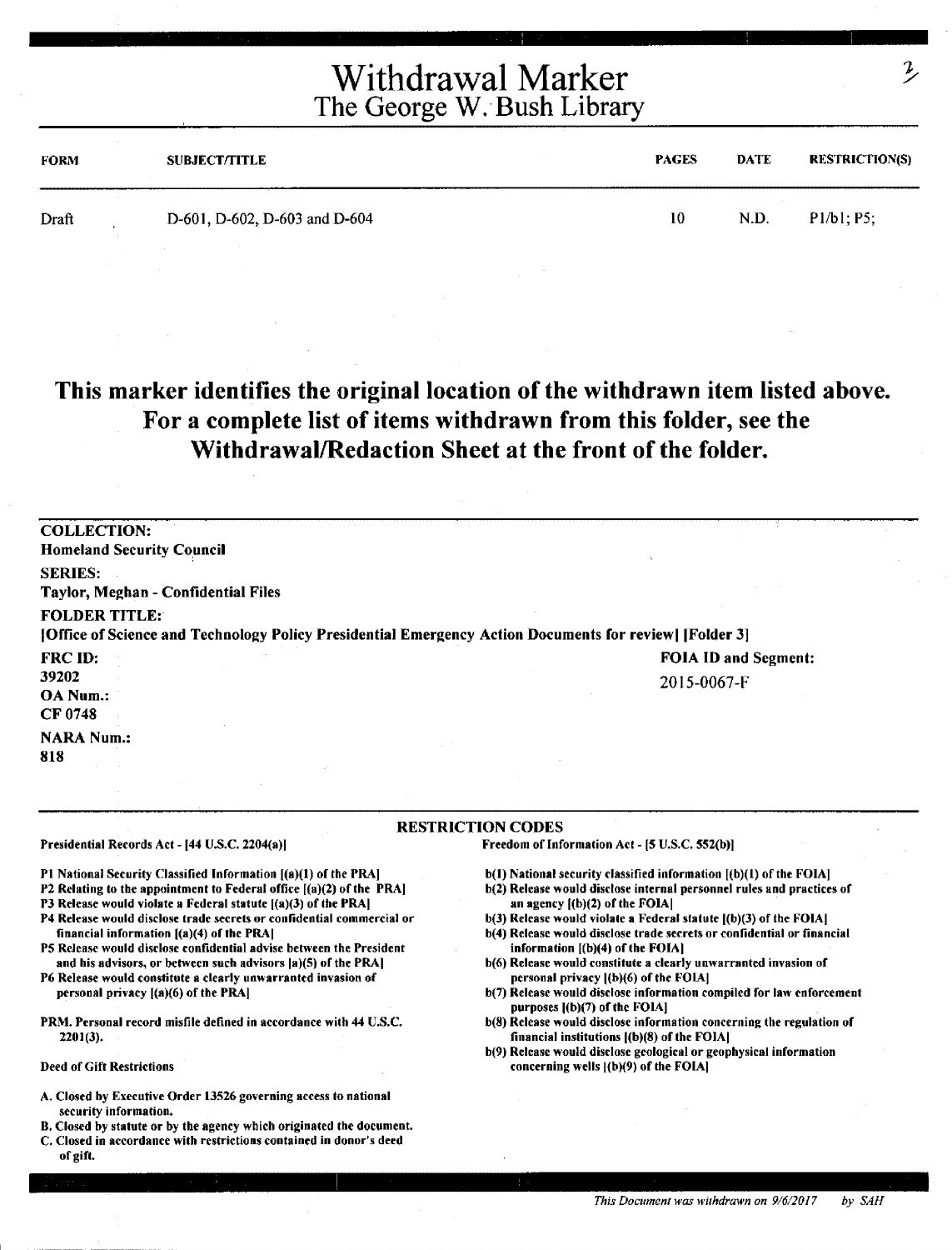| <b>FORM</b> | <b>SUBJECT/TITLE</b>                            | <b>PAGES</b> | <b>DATE</b> | <b>RESTRICTION(S)</b> |
|-------------|-------------------------------------------------|--------------|-------------|-----------------------|
| Draft       | D-601, D-602, D-603 and D-604 Executive Summary | o            | N.D.        | P1/b1: P5             |

#### This marker identifies the original location of the withdrawn item listed above. For a complete list of items withdrawn from this folder, see the Withdrawal/Redaction Sheet at the front of the folder.

| <b>COLLECTION:</b>                                                                                                              |                             |
|---------------------------------------------------------------------------------------------------------------------------------|-----------------------------|
| <b>Homeland Security Council</b>                                                                                                |                             |
| <b>SERIES:</b><br>Taylor, Meghan - Confidential Files                                                                           |                             |
| <b>FOLDER TITLE:</b><br>[Office of Science and Technology Policy Presidential Emergency Action Documents for review] [Folder 3] |                             |
| <b>FRC ID:</b>                                                                                                                  | <b>FOIA ID and Segment:</b> |
| 39202                                                                                                                           | 2015-0067-F                 |
| OA Num.:                                                                                                                        |                             |
| <b>CF 0748</b>                                                                                                                  |                             |
| <b>NARA Num.:</b>                                                                                                               |                             |

**818** 

#### **RESTRICTION** CODES

Presidential Records Act - [44 U.S.C. 2204(a)]

**Pl** National Security Classified Information [(a)(l) of the PRAI

- P2 Relating to the appointment to Federal office  $[(a)(2)$  of the PRA]
- P3 Release would violate a Federal statute  $[(a)(3)$  of the PRA
- **P4** Release would disclose trade secrets or confidential commercial or financial information [(a)(4) of the PRAI
- PS Release would disclose confidential advise between the President and his advisors, or between such advisors [a)(S) of the PRAI

P6 Release would constitute a clearly unwarranted invasion of personal privacy [(a)(6) of the PRA)

PRM. Personal record misfile defined in accordance with 44 U.S.C. 2201(3).

Deed of Gift Restrictions

- A. Closed by Executive Order 13526 governing access to national security information.
- B. Closed by statute or by the agency which originated the document.
- C. Closed in accordance with restrictions contained in donor's deed of gift.

h(l) National security classified information [(b)(l) of the FOIAJ

Freedom of Information Act - [5 U.S.C. 552(b)]

- b(2) Release would disclose internal personnel rules and practices of an agency  $[(b)(2)$  of the FOIA]
- b(3) Release would violate a Federal statute ((b)(3) of the FOIAI
- b(4) Release would disclose trade secrets or confidential or financial information [(b)(4) of the FOIA]
- b(6) Release would constitute a clearly unwarranted invasion of personal privacy ((b)(6) of the FOIAJ
- b(7) Release would disclose information compiled for law enforcement purposes ((b)(7) of the FOIAJ
- b(8) Release would disclose information concerning the regulation of financial institutions ((b)(8) of the FOIAI
- b(9) Release would disclose geological or geophysical information concerning wells ((b)(9) of the FOIA)